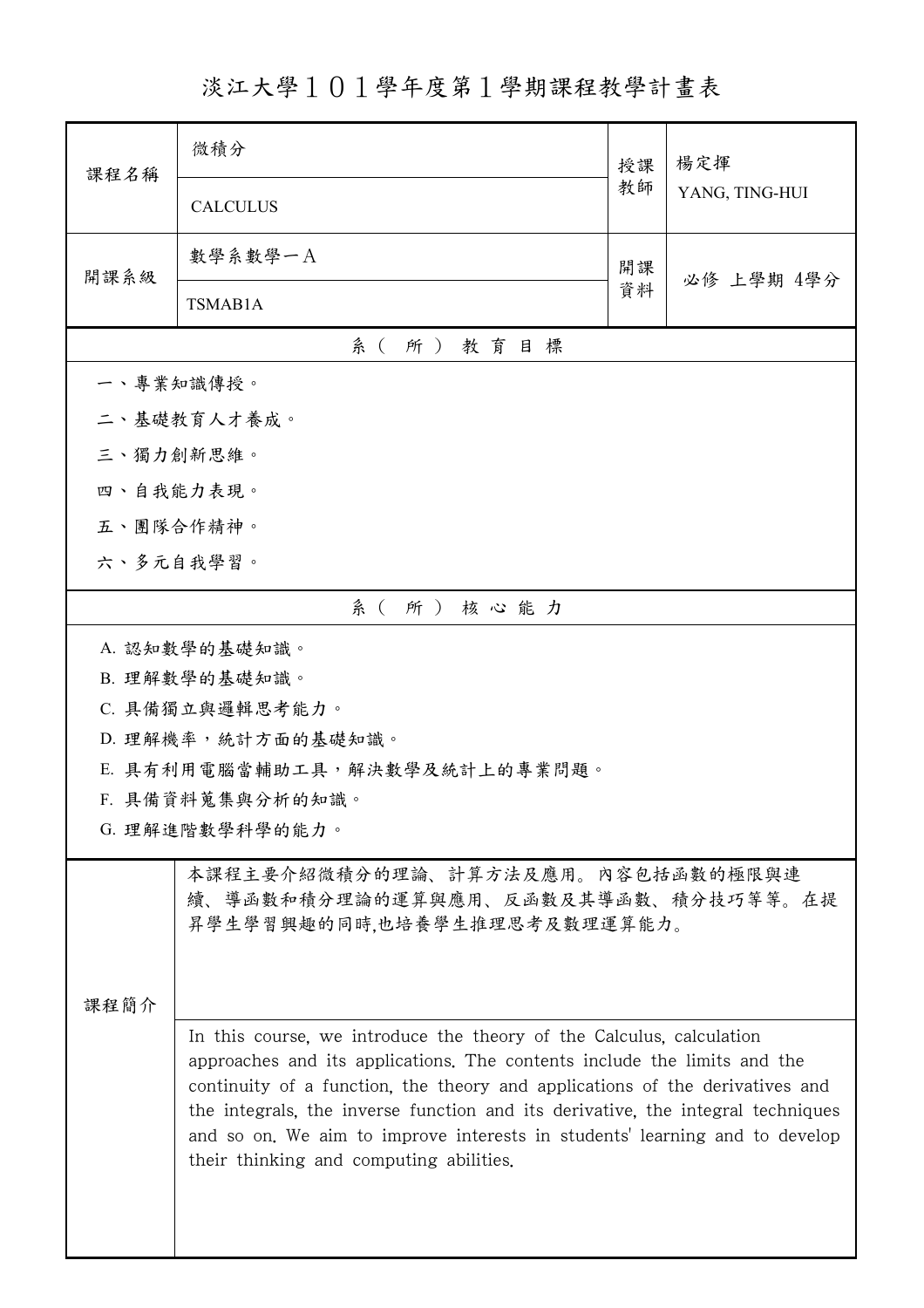本課程教學目標與目標層級、系(所)核心能力相關性 一、目標層級(選填): (一)「認知」(Cognitive 簡稱C)領域:C1 記憶、C2 瞭解、C3 應用、C4 分析、 C5 評鑑、C6 創造 (二)「技能」(Psychomotor 簡稱P)領域:P1 模仿、P2 機械反應、P3 獨立操作、 P4 聯結操作、P5 自動化、P6 創作 (三)「情意」(Affective 簡稱A)領域:A1 接受、A2 反應、A3 重視、A4 組織、 A5 內化、A6 實踐 二、教學目標與「目標層級」、「系(所)核心能力」之相關性: (一)請先將課程教學目標分別對應前述之「認知」、「技能」與「情意」的各目標層級,

 惟單項教學目標僅能對應C、P、A其中一項。 (二)若對應「目標層級」有1~6之多項時,僅填列最高層級即可(例如:認知「目標層級」 對應為C3、C5、C6項時,只需填列C6即可,技能與情意目標層級亦同)。

 (三)再依據所訂各項教學目標分別對應其「系(所)核心能力」。單項教學目標若對應 「系(所)核心能力」有多項時,則可填列多項「系(所)核心能力」。

(例如:「系(所)核心能力」可對應A、AD、BEF時,則均填列。)

| 序            | 教學目標(中文)                                                                               | 教學目標(英文)                                                                                                                                                                                                                                                                                                      | 相關性            |                |
|--------------|----------------------------------------------------------------------------------------|---------------------------------------------------------------------------------------------------------------------------------------------------------------------------------------------------------------------------------------------------------------------------------------------------------------|----------------|----------------|
| 號            |                                                                                        |                                                                                                                                                                                                                                                                                                               | 目標層級           | 系(所)核心能力       |
| $\mathbf{1}$ | 學生將能夠理解課程中所介紹到的<br>函數之極限與連續、導函數和積分<br>理論的運算與應用、反函數及其導<br>函數、積分技巧的概念,並實際動<br>手運算。       | Students will be able to<br>understand the concepts of<br>the limits and the continuity<br>of a function, the theory and<br>applications of the derivatives<br>and the integrals, the inverse<br>function and its derivative.<br>the integral techniques and<br>be able to do the calculation<br>in practice. | C <sub>2</sub> | <b>ABCDEFG</b> |
|              |                                                                                        | 教學目標之教學方法與評量方法                                                                                                                                                                                                                                                                                                |                |                |
| 序<br>號       | 教學目標                                                                                   | 教學方法                                                                                                                                                                                                                                                                                                          |                | 評量方法           |
| $\mathbf{1}$ | 學生將能夠理解課程中所介紹到的 講述、實作<br>函數之極限與連續、導函數和積分<br>理論的運算與應用、反函數及其導<br>函數、積分技巧的概念,並實際動<br>手運算。 |                                                                                                                                                                                                                                                                                                               | 表現             | 紙筆測驗、實作、上課     |
|              |                                                                                        |                                                                                                                                                                                                                                                                                                               |                |                |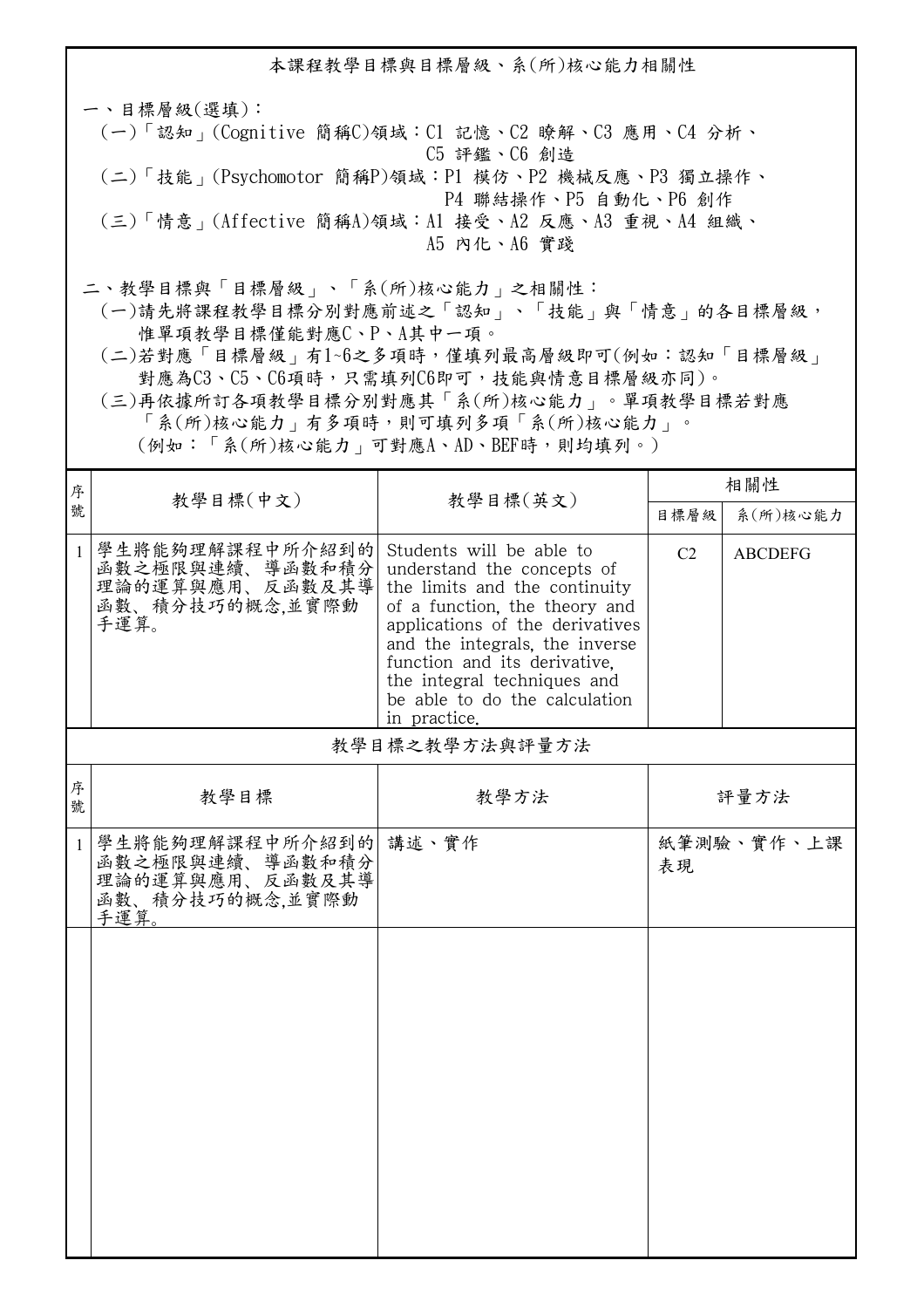| 本課程之設計與教學已融入本校校級基本素養 |                            |                                       |                                                       |    |  |
|----------------------|----------------------------|---------------------------------------|-------------------------------------------------------|----|--|
| 淡江大學校級基本素養           |                            |                                       | 內涵說明                                                  |    |  |
|                      | 全球視野                       |                                       |                                                       |    |  |
|                      | 洞悉未來                       |                                       |                                                       |    |  |
|                      | 資訊運用                       |                                       |                                                       |    |  |
|                      | 品德倫理                       |                                       |                                                       |    |  |
|                      | 獨立思考                       |                                       |                                                       |    |  |
|                      | 樂活健康                       |                                       |                                                       |    |  |
|                      | 團隊合作                       |                                       |                                                       |    |  |
|                      | 美學涵養                       |                                       |                                                       |    |  |
|                      |                            |                                       | 授課進度表                                                 |    |  |
| 週<br>次               | 日期起訖                       |                                       | 内 容 (Subject/Topics)                                  | 備註 |  |
|                      | $101/09/10$ ~<br>101/09/16 | Limit Laws                            | 2.1, 2.2: Rates of Change and Tangents to Curves,     |    |  |
| $\overline{c}$       | $101/09/17$ ~<br>101/09/23 | 2.4, 2.5: One-Side Limits, Continuity |                                                       |    |  |
| 3                    | $101/09/24$ ~<br>101/09/30 | Differentiation Rules                 | 2.6, 3.2, 3.3: Limits Involving Infinity, Derivative, |    |  |
| 4                    | $101/10/01$ ~<br>101/10/07 | Chain Rules                           | 3.5, 3.6: Derivative of Trigonometric Functions.      |    |  |
| 5                    | $101/10/08$ ~<br>101/10/14 | Differentials                         | 3.7, 3.9: Implicit Differentiation, Linearization and |    |  |
| 6                    | $101/10/15$ ~<br>101/10/21 |                                       | 4.1, 4.2: Extreme Values, Mean Value Theorem          |    |  |
| 7                    | $101/10/22$ ~<br>101/10/28 | Curve Sketching, Applied Optimization | 4.3, 4.4, 4.5: First Derivative Test, Concavity and   |    |  |
| 8                    | $101/10/29$ ~<br>101/11/04 |                                       | 4.6, 4.7: Newton's Method, Antiderivatives            |    |  |
| 9                    | $101/11/05$ ~<br>101/11/11 | Calculus                              | 5.3, 5.4: Definite Integral, Fundamental Theorem of   |    |  |
| 10                   | $101/11/12$ ~<br>101/11/18 | 期中考試週                                 |                                                       |    |  |
| 11                   | $101/11/19$ ~<br>101/11/25 | Between Curves                        | 5.5, 5.6: Indefinite Integral and Substitution, Area  |    |  |
| 12                   | $101/11/26$ ~<br>101/12/02 | Shells                                | 6.1, 6.2: Volumes Using Cross-Sections/Cylindrical    |    |  |